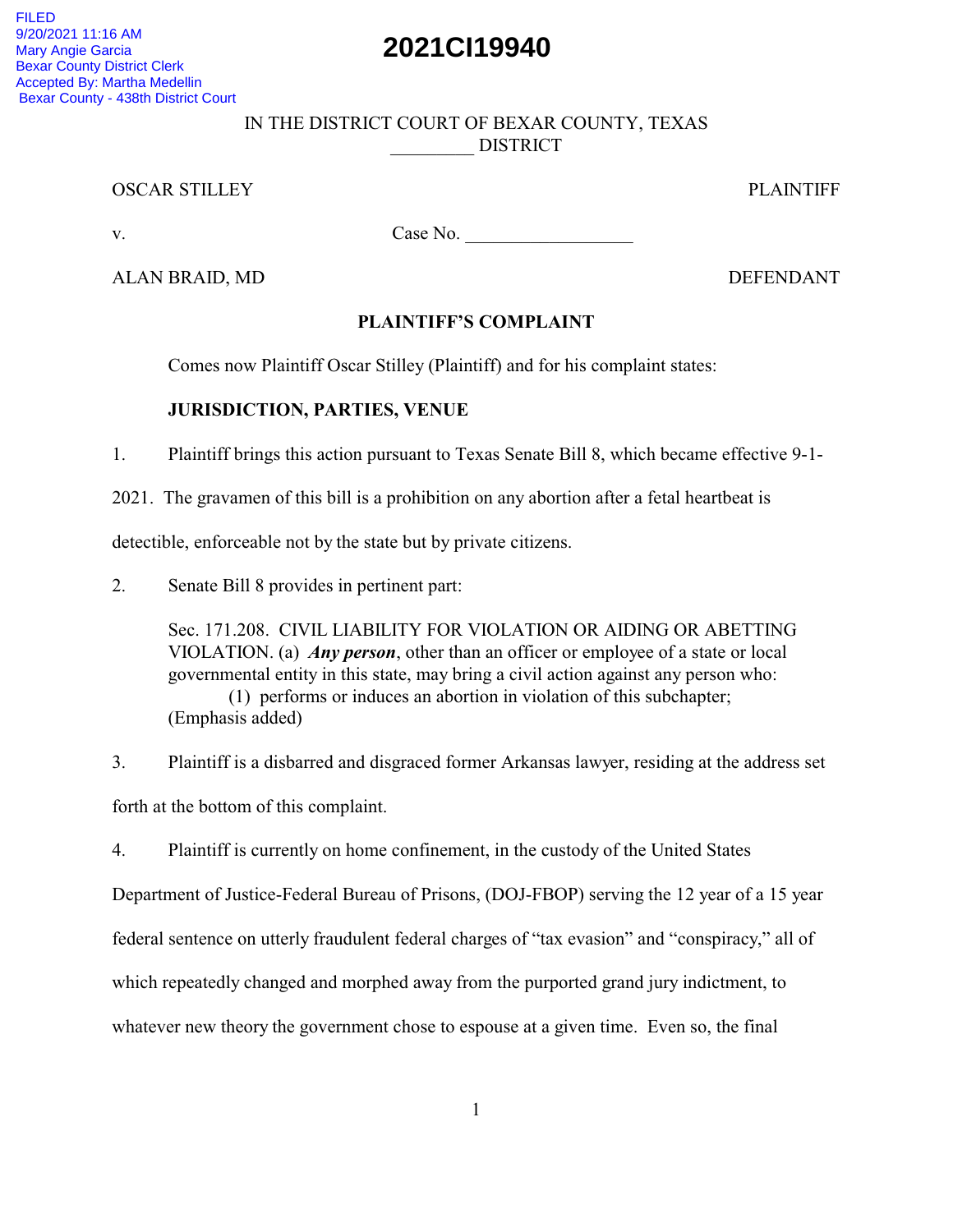judgment and commitment order was based upon false testimony, claimed evidence which was clearly contradicted by the record, etc., all of which the government steadfastly refuses to acknowledge and correct despite ethical obligations promptly so to do.

5. Plaintiff has consistently demanded due process, and continues his attack on the baseless felony conviction and sentence that has placed him in various federal prisons, and now on home confinement. Plaintiff periodically makes mention of these efforts at [www.bustingthefeds.com,](http://www.bustingthefeds.com.) often but not exclusively on the blog at that website.

6. Plaintiff currently carries the appellation "federal felon," but remains confident that he will eventually receive total exoneration of all counts of conviction.

7. Plaintiff despite all his legal troubles is *NOT* an officer or employee of any state or local governmental entity of the great State of Texas.

8. Senate Bill 8 confers a private right of action upon "any person," without limitation as to residency or citizenship in the State of Texas, status as a felon, condition of "official detention," disbarment from the practice of law, public disgrace, difficulties getting due process, etc.

9. Senate Bill 8 imposes no requirement of injury in fact.

10. Plaintiff is therefore a qualified and suitable plaintiff, within the meaning of applicable law.

11. Defendant Dr. Alan Braid, MD, (Defendant) is a doctor residing and practicing medicine within the geographical confines of Bexar County, Texas.

12. Therefore this Court has jurisdiction and venue with respect to the Plaintiff's cause of action.

#### **COUNT 1 - DEFENDANT HAS PERFORMED AN ILLEGAL ABORTION**

2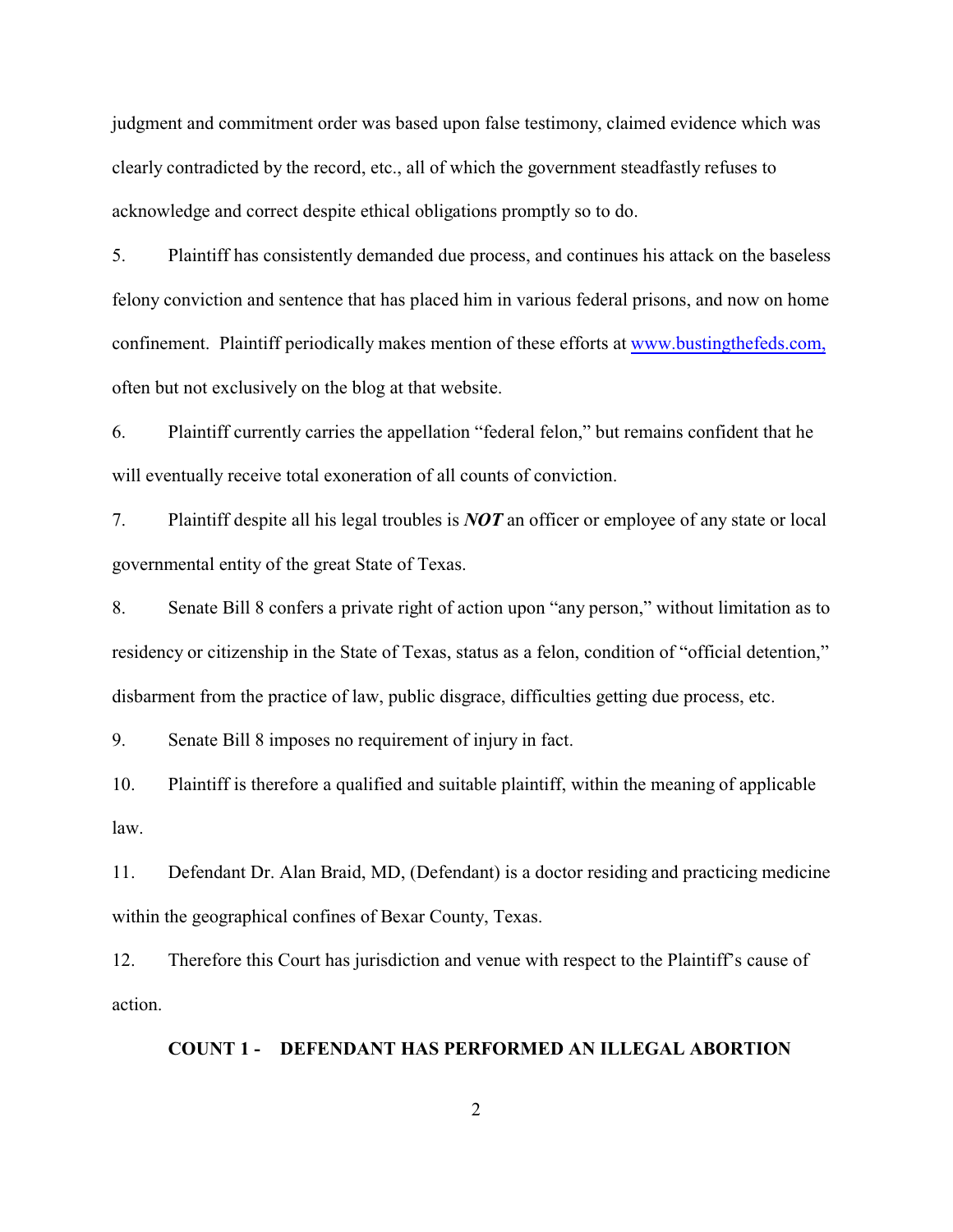13. On or about September 6, 2021, Defendant performed an abortion on a woman more than 6 weeks pregnant, but within the first trimester of her pregnancy.

14. The aborted fetus had a detectible heartbeat at the time of the abortion.

15. Defendant knowingly performed this abortion contrary to the clear and unmistakable provisions of Senate Bill 8.

16. On information and belief, Defendant is kind and patient and helpful toward bastards, but ideologically opposed to forcing any woman to produce another bastard against her own free will.

17. On information and belief, Defendant has some understanding of the cruelty and abuse heaped upon bastards and social misfits, in Texas prisons.

18. On information and belief, Defendant is ideologically opposed to cruelty and abuse of persons based upon their status as bastards or social misfits.

19. On information and belief, Defendant would willingly devote substantial parts of his own personal resources, to assist in improving the correctional outcomes of Texas state prisons.

20. On information and belief, Defendant is thoroughly convinced that his acts, which form the basis for this lawsuit, contribute mightily to human happiness and the advancement of human society.

21. On information and belief, Defendant believes that his Elohim ("mighty ones," AKA "God" is entirely capable of giving a new body to replace a defective fetus, in the here and now, and not only "when you die bye and bye."

22. On information and belief, Defendant believes that his Elohim ("mighty ones," AKA "God" is not offended because he aborts a defective fetus, at the request of the pregnant woman.

3